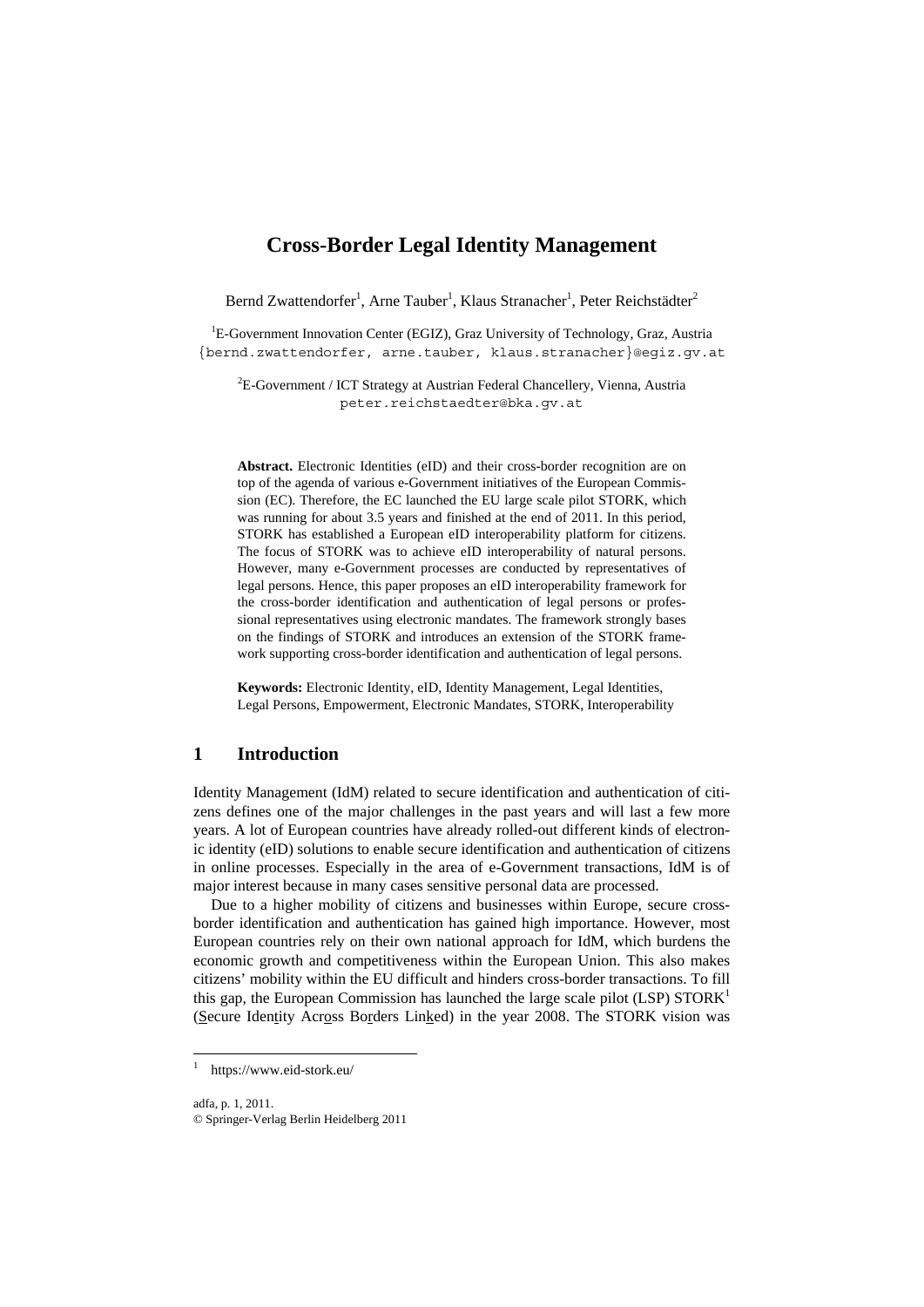*"to establish a European eID Interoperability Platform that will allow citizens to establish new e-relations across borders, just by presenting their national eID"* [1]. STORK has built an eID framework on top of various national heterogeneous solutions to make them interoperable. The main focus of STORK lay on secure crossborder identification and authentication of natural persons only.

However, many e-Government transactions are conducted by legal persons or professional representatives. Electronic mandates for the expression of proxyship<sup>2</sup> are one solution for that. Other approaches are the usage of attribute certificates or the assignment of appropriate credentials to the representing natural person. Some EU countries have such an e-Mandate solution in place or are planning to establish one. Similar to the situation of natural persons before STORK, the identification and authentication of legal persons is unresolved in a cross-border context. Hence, the present paper proposes and discusses an eID interoperability framework for the crossborder identification and authentication of legal persons using electronic mandates.

The remainder of the paper is organized as follows. In Section 2, we describe related work with regard to mandate management and the Austrian and Dutch mandate systems as examples. Section 3 gives a brief introduction to the findings of the large scale pilot STORK and explains its interoperability models. The subsequent Section 4 describes the extended STORK architecture enabling cross-border authentication of legal persons or professional representatives for a chosen scenario. Finally, we draw conclusions summarizing the main facts and open issues.

## **2 Related Work**

While IdM for natural persons in the EU has been widely achieved with the roll-out of national eIDs, there is a green-field situation in many Member States (MS) regarding legal IdM. The IDABC Study for eID Interoperability for PEGS [2] reports for representation and mandate management

*"[…] that a systematic approach to mandate management and authorization functionality – i.e. the ability to allocate, retract or verify specific permissions of a specific entity - in the examined eIDM systems was still altogether rare. 22 countries out of 32 (69%) have no form of mandate/authorisation management, other than the allocation of certificates or credentials to the representatives of a specific legal entity."* 

and

*"[…] only two countries have implemented systems of mandate/authorisation management which can be characterised as systematic."* 

Besides Belgium, Austria is the second country mentioned by the 2009 IDABC study. Since then, also the Netherlands have introduced a systematic approach to legal IdM called eRecognition [3]. The following subsections give a brief overview of the Austrian and Dutch systems to demonstrate how legal IdM is realized on a national scale using systematic approaches by accessing central registers.

<sup>&</sup>lt;sup>2</sup> E.g. a natural person is empowered to act on behalf of another person.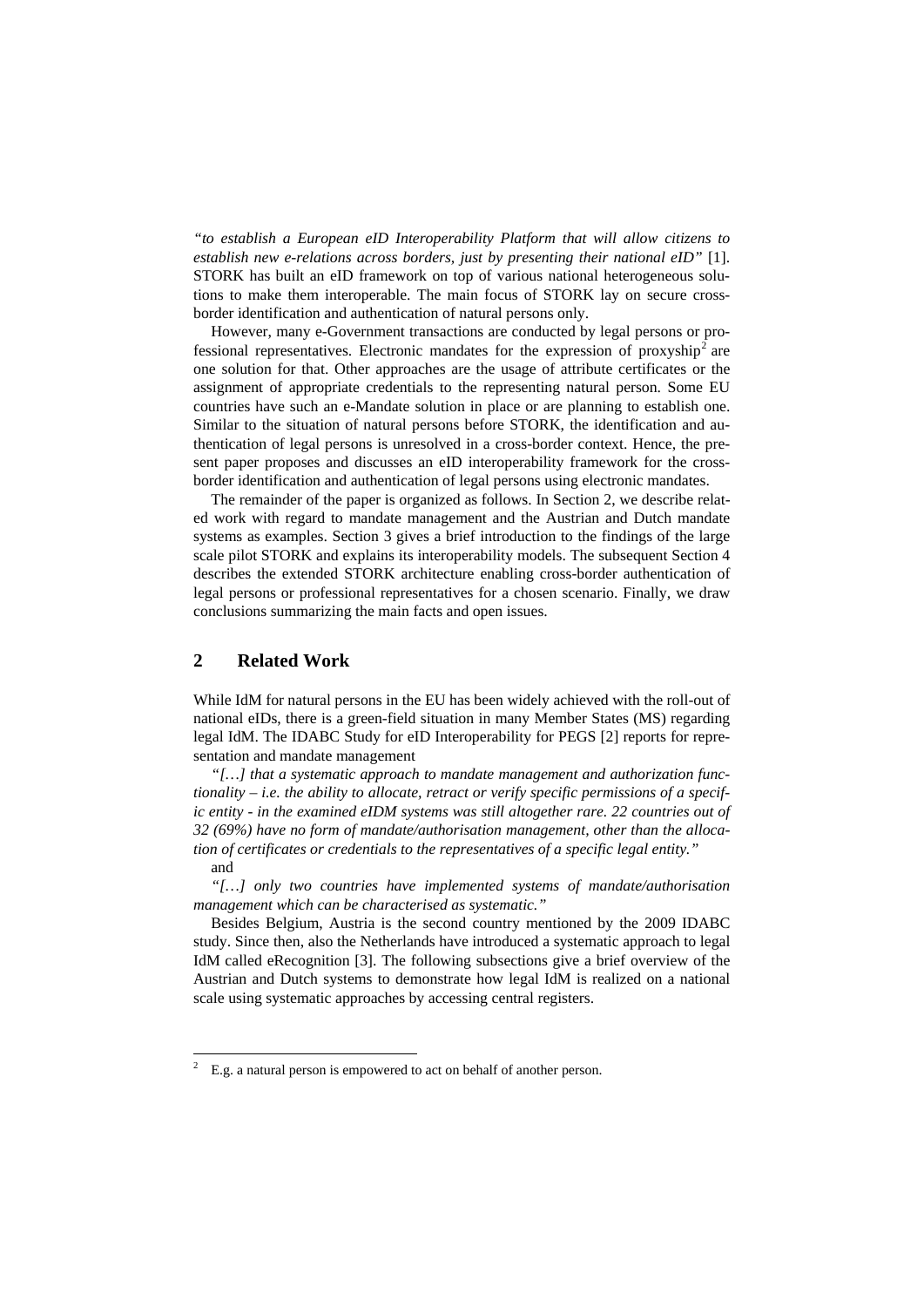#### **2.1 The Austrian Mandate System**

Authentication and identification in Austrian e-Government is based on the so-called citizen card, the Austrian national eID. The citizen card is a secure signature creation device (SSCD) that can be used to create qualified electronic signatures (QES) compliant to the EU Signature Directive [4]. The identification data (name, date of birth and unique national identification number) of the citizen are stored in a special XMLbased data structure on the citizen card. The legal basis for the citizen card is laid down by the Austrian e-Government Act [5], which came into effect in 2004. Representation of legal persons has been considered by the Austrian e-Government strategy from the beginning and is thus also an integral part of the Austrian e-Government Act. On this basis, Austria has built an infrastructure for legal IdM using the concept of socalled "electronic mandates" [6]. Electronic mandates are security tokens asserting that a person is empowered to act on behalf of another natural or legal person. The asserting authority is the Austrian SourcePIN Register Authority, a sub-organization of the Austrian Data Protection Commission. From a technical point of view, electronic mandates are well-defined XML structures holding the following information:

- Electronic identity of the representative including name, date of birth and unique national identification number
- Electronic identity of the mandator including name, date of birth and unique national identification number
- Date and place of mandate issuance
- Content and scope of empowerment
- Unique mandate ID
- Any restrictions (financial, timely, etc.)

The Austrian mandate management infrastructure fits seamlessly into the IdM system for natural persons and is based on a just in time (JIT) generation of electronic mandates [7]. This means that the SourcePIN Register Authority acts as an Attribute Provider (AP) by fetching the information for the power of representation, i.e. the mapping between legal and representing natural persons, from constitutive registers, for example the Company Register or the Central Register of Associations. Based on this information, an electronic mandate is created on-the-fly, asserted by the SourcePIN Register Authority through an electronic signature and provided to the identity provider and subsequently to the service provider. Details of this process are discussed in more detail in Section 4 because the Austrian concept is used as sample national legal person management system for demonstrating our cross-border solution.

#### **2.2 The Dutch eRecognition System**

Parallel to Digi $D<sup>3</sup>$ , the national IdM system for natural persons, the Dutch Ministry of Economic Affairs has provided a systematic approach for legal IdM called eRecognition [3]. This approach is quite similar to the Austrian solution and relies on

<sup>3</sup> http://www.digid.nl/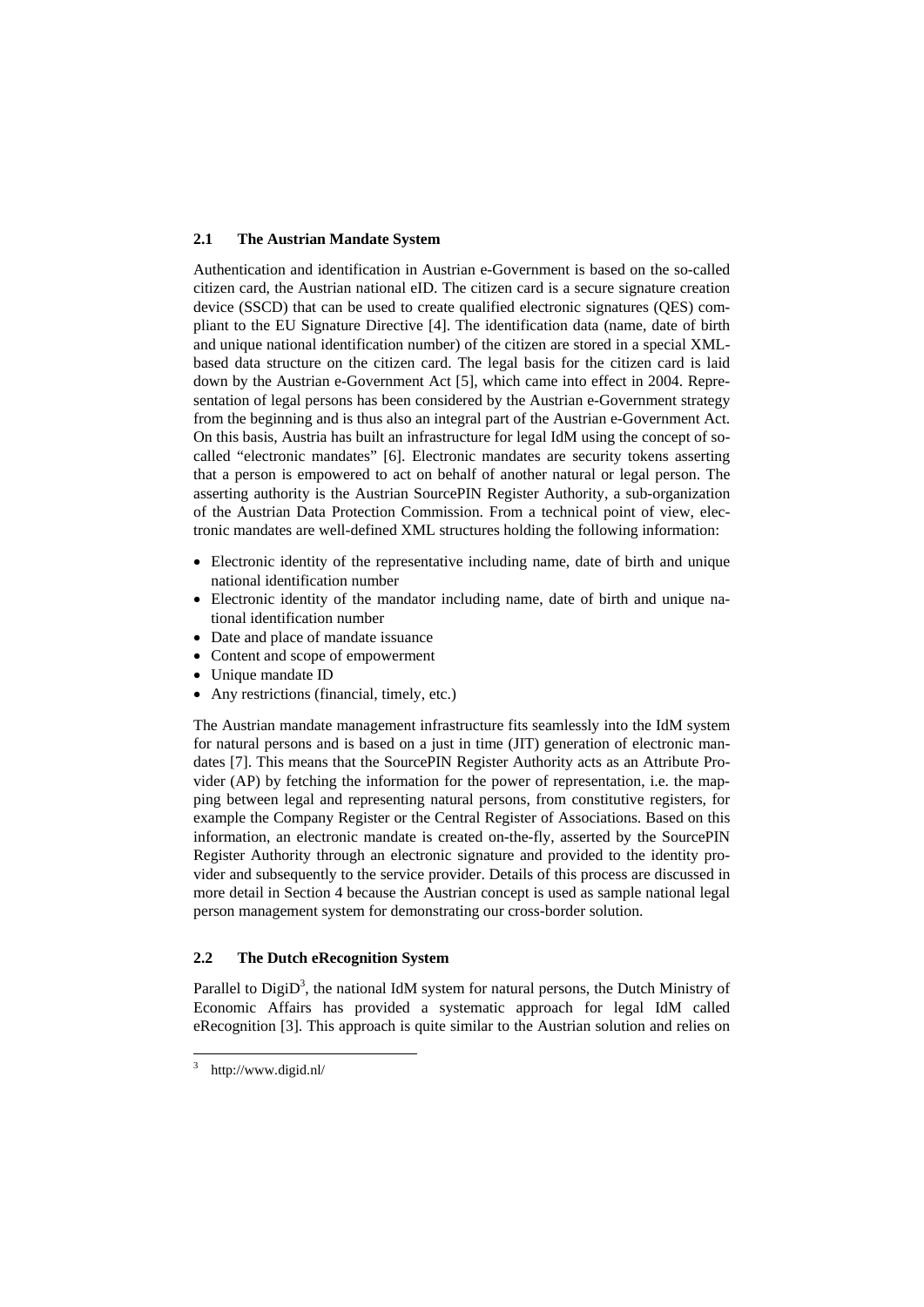the so-called eRecognition network to authenticate and identify legal persons. This network consists of the following entities:

- A **service catalogue** where service providers can manage their services.
- An **authentication service** to identify and authenticate the representative (natural person).
- A **mandate registry** containing the information for the power of representation. It establishes the link between a legal person and the representing natural person, e.g. the company manager.
- A **recognition broker** creating and asserting the authentication information for a legal person (represented by a natural person) and providing this information to service providers.

### **3 STORK**

Many European Union countries have already rolled-out national eID solutions or are planning to do so. Those solutions are usually issued by national or regional governments and aim for more secure identification and authentication processes in online transactions. Secure identification and authentication defines a major requirement especially in the fields of e-Government or e-Business where sensitive personal data needs to be processed.

Currently, most Member States rely on smart card-based approaches supporting two-factor authentication. However, in addition e.g. Austria and Estonia offer their citizen its eID solution based on mobile phones. Although the first national eID solutions have approximately been existing since 1999 (e.g. Finland [8]), most solutions are tailored to support domestic and national requirements only and lack in crossborder applicability. Hence, citizens from one European Union country are not able to use their national eID for online services of other European Union countries. This fundamental gap has been taken up by the European Commission in 2008 which introduced the 3-years lasting European large scale pilot project (LSP) STORK [1].

This co-funded project by the EC aimed on implementing and piloting a technical interoperability layer to achieve cross-border acceptance of various national eID solutions within the EU. Hence, the main objective of STORK was not to develop and introduce a new eID concept for all EU Member States but instead taking the heterogeneous existing solutions as a basis and set up a framework on top of it to make them interoperable. However, the focus of STORK was to achieve eID interoperability of natural persons only.

In general, the STORK architecture sets up on two different basic models, the socalled PEPS (Pan-European Proxy Service) and MW (Middleware) model. The first model follows a proxy-based approach where a single gateway is installed and deployed in each Member State. Those individual gateways build a kind of trusted federation network which enables cross-border authentication. On the one side, the aim of these gateways is to hide complexity of national eID solutions from the interoperability layer. The other side is to implement the transport protocol for cross-border identification and authentication data transfer. For taking part within the STORK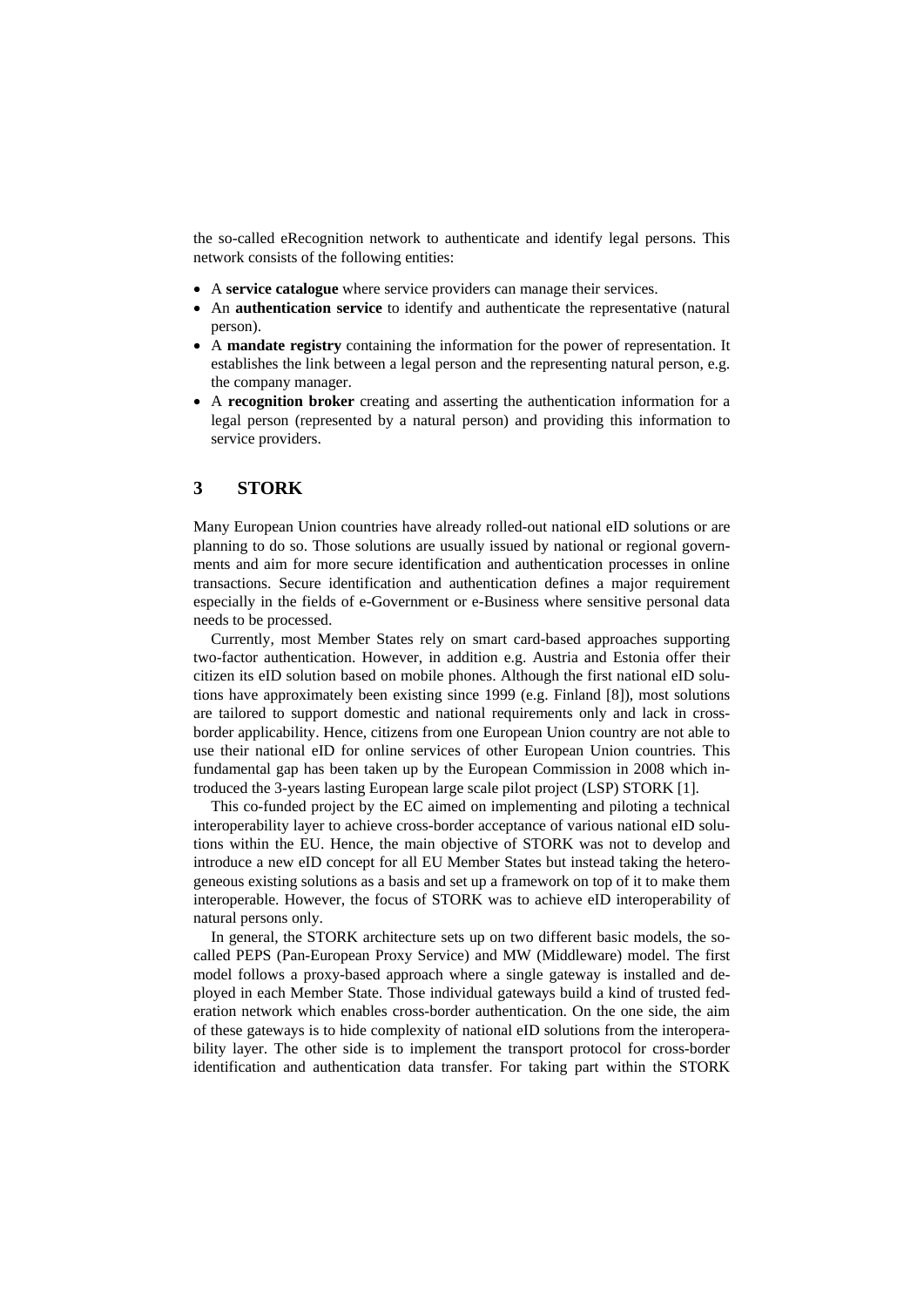interoperability layer and depending on their home country, service providers (e.g. public authorities or private sector enterprises) offering online applications connect electronically to their adequate gateway (PEPS). Within the second model (MW model) no central instance exists and the service provider itself needs to support several eID tokens using a common middleware. In contrast to the PEPS model the middleware is directly installed in the service provider domain. Comparing both models, the PEPS model hides all specifics of national eID infrastructures whereas in the MW model the service provider needs to maintain all different eID tokens that are supported. However, in terms of liability and privacy the MW model has its main advantage as a direct communication channel between the service provider and the end user is possible. In contrast to that, the PEPS acts as trusted intermediary between the service provider and the end user.

Based on these two different basic models, four interoperability models can be distinguished within STORK:

- PEPS PEPS interoperability model
- MW MW interoperability model
- MW PEPS interoperability model
- PEPS MW interoperability model



Fig. 1 illustrates the PEPS – PEPS interoperability scenario. In this case, a citizen originating from Member State A wants to access and use a certain service in Member State B which requires authentication (Step 1). Both Member States follow the PEPS approach and each MS has a single gateway (PEPS) deployed. By the help of the STORK interoperability architecture, the citizen of Member State A can use her own national eID token for authentication at the service provider in Member State B. Regarding the process flow, the service provider of MS B forwards the authentication request of the citizen to its national PEPS (Service Provider-PEPS or S-PEPS), cf. Step 2. The S-PEPS presents the citizen a country selection page where she can select the country she is originally from. Based on this information, in Step 3 the S-PEPS redirects the user to the PEPS of the citizen's home country (Citizen Country-PEPS or C-PEPS). Authentication and identification fully takes place at the C-PEPS involving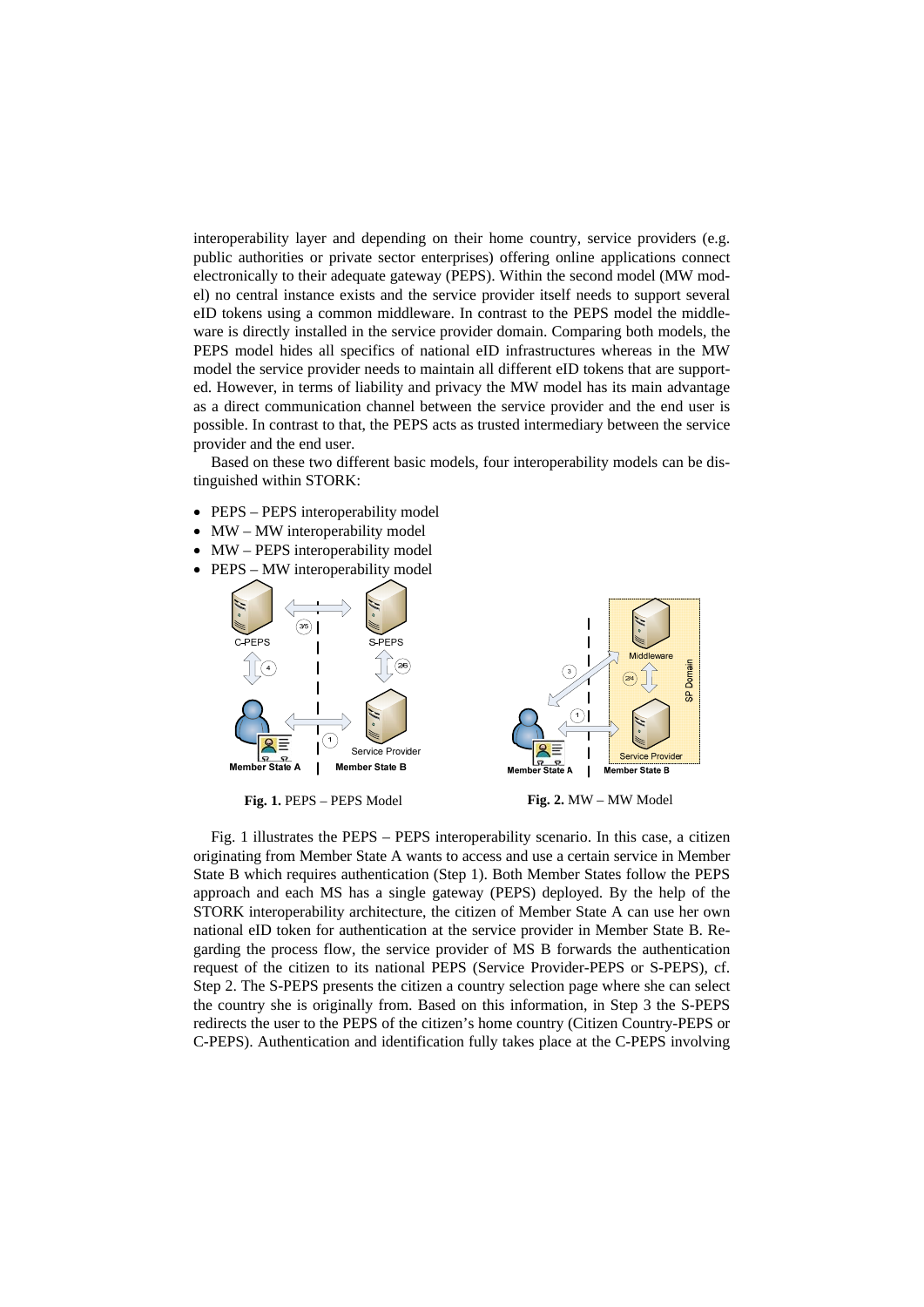one or more identity or attribute providers<sup>4</sup> using the citizen's national eID token (Step 4). If authentication was successful the C-PEPS transmits the citizen's identification and authentication data back to the requesting S-PEPS (Step 5). In turn, these data are forwarded to the authentication requesting service provider (Step 6). Based on these transferred data the service provider can either grant or deny access to the requested services. The protocol for structuring the identification and authentication data and its transfer is based on the well-known standard Security Assertion Markup Language (SAML) [9]. Details on this common protocol can be found in the common STORK interface specification [10].

Fig. 2 shows the MW-MW interoperability model on an abstract level. In this use case, both the citizen and service provider country follow the middleware approach. In this approach, no intermediary between the user and the service provider exists. The authentication handling middleware is directly installed and maintained in the service provider's domain. It is assumed that a citizen originating from MS A wants to access a certain service in MS B (Step 1). For authentication, the citizen is forwarded by the service provider to the deployed middleware which integrates all desired national eID tokens (Step 2). In the MW model, in most cases identity information is directly stored on the citizen's eID token and does not need to be fetched from other identity or attribute providers. The middleware extracts the desired identity information from the eID token (Step 3) and forwards these data to the authentication requesting service provider (Step 4).



The first interoperability model combining both STORK basic models is shown in Fig. 3. A citizen originating from a country that follows the PEPS approach (MS A) wants to use a service at a service provider whose country relies on the MW approach (MS B), cf. Step 1. After requesting authentication, the middleware deployed in the SP domain does not directly access the citizen's eID token but forwards the authentication request to the corresponding C-PEPS of the citizen's home country (Step 2 and 3). Similar to the PEPS-PEPS scenario in Fig. 1, the citizen identifies and authenticates at the national C-PEPS in his home country (Step 4). The retrieved identity and

 4 Identity or attribute providers are not especially illustrated in Fig. 1. They are assumed to be part of the C-PEPS in this picture.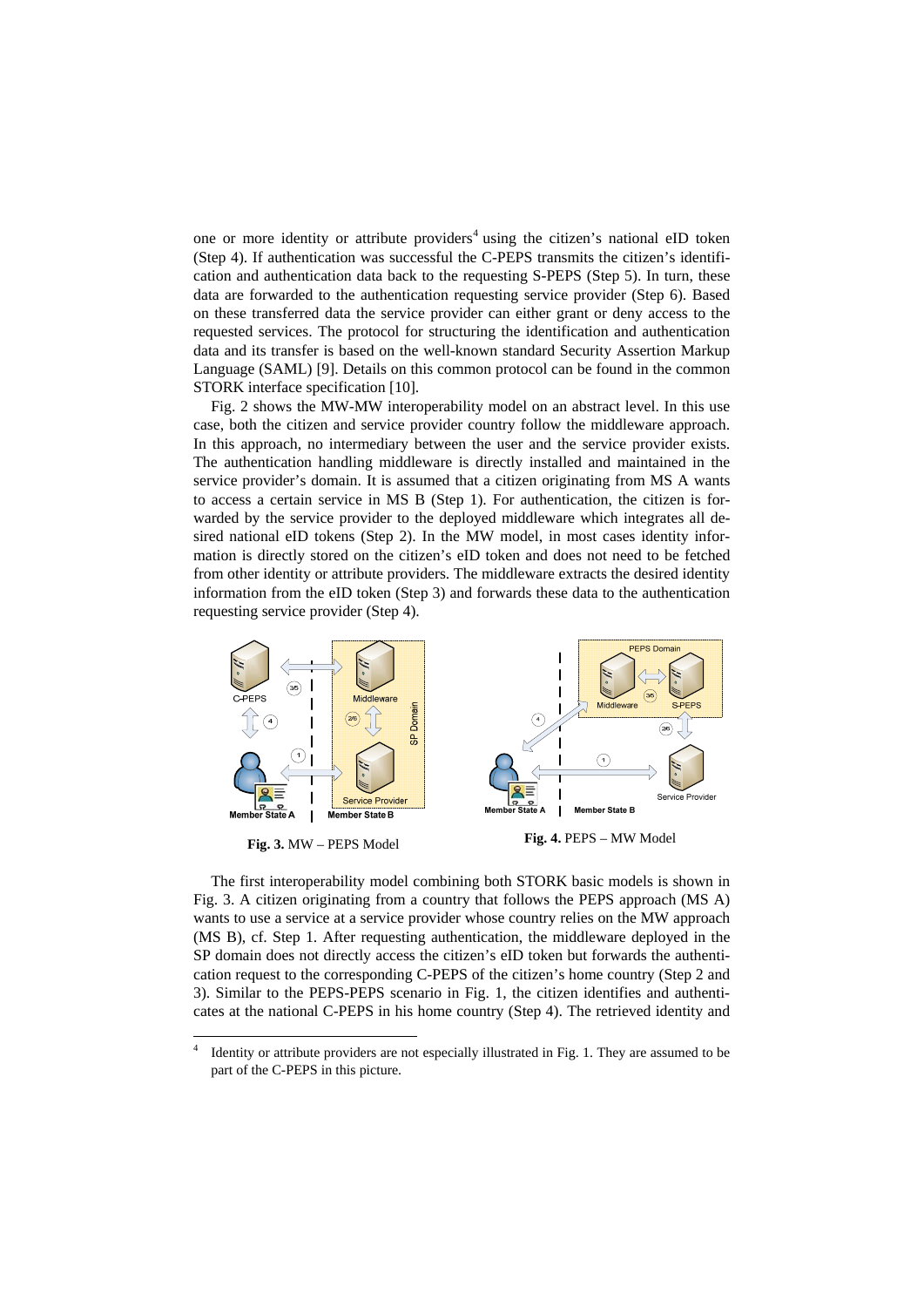authentication information is returned to the middleware in country B (Step 5) and further transferred to the service provider who regulates access control (Step 6).

The second STORK interoperability model combining both basic models is shown in Fig. 4. In this case, a citizen originating from a MW country (MS A) wants to access services at a service provider located in a PEPS country (MS B), cf. Step 1. Since the service provider does not support the MW model, similar to the normal PEPS-PEPS model the service provider forwards the authentication request to its corresponding national S-PEPS (Step 2). In this case, the S-PEPS has the middleware installed in its domain where the request is forwarded to (Step 3). Hence, as in the MW-MW model, the middleware directly communicates with the citizen's eID token (Step 4). The middleware installed in the PEPS domain supports all desired eID tokens and manages the MW authentication for the PEPS. Having the citizen successfully authenticated, the identification and authentication information is transmitted to the S-PEPS (Step 5) which in turn forwards these data to the requesting service provider (Step 6). Again, the S-PEPS asserts the SP that the citizen has been successfully authenticated.

#### **4 Extended Architecture**

The STORK interoperability framework has been developed to enable secure crossborder identification and authentication in a European context. The main objective of STORK was to develop an interoperability framework by taking existing national eID infrastructures as a basis. The applicability of this framework for cross-border eID authentication has been demonstrated amongst six pilot applications. Details e.g. on the "e-Delivery Pilot" or on the "Safer Chat Pilot" can be found in [11] and [12]. However, the main objective of STORK was to demonstrate cross-border authentication of natural persons only.

Nevertheless, besides unique identification and authentication of natural persons also legal persons play a major role in e-Government or e-Business processes. Unfortunately, legal IdM in electronic processes does not define a trivial task. Across Europe, only a low number of countries have introduced or deployed a legal IdM system within their domain. Examples for such systems have been described in Section 2.

Since delegation and representation of legal persons are valid processes in traditional or paper-based applications, their electronic pendants define also important processes in e-Government or e-Business. However, most electronic representation systems are usually tailored to satisfy domestic and national requirements only. Thus similar to STORK, currently there also exists a gap of cross-border applicability of various heterogeneous legal person or representation systems. To bypass this gap, in our proposed work we took up the STORK interoperability framework to also demonstrate cross-border identification and authentication of legal persons since issues for transferring data of natural or legal persons across borders are similar. By using our proposed solution, cross-border identification and authentication becomes possible on technical level. To show the feasibility of our solution, we selected one out of the four STORK interoperability scenarios to demonstrate the cross-border transfer of legal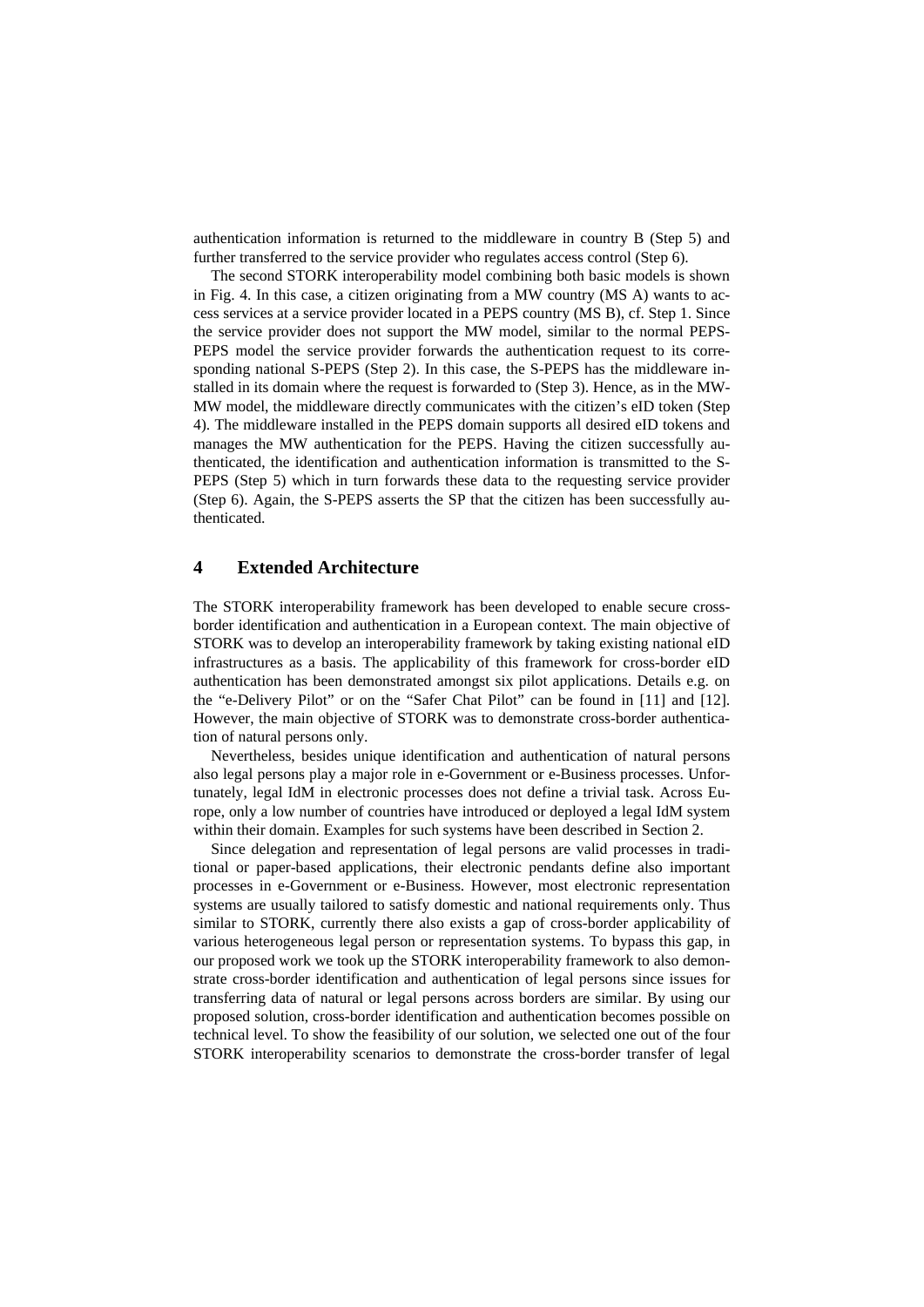person attributes. Therefore, we have set up the STORK infrastructure and connected it to the Austrian national mandate management system (as additional attribute provider) within a laboratory environment. For our demonstration, we took the PEPS-MW model as a basis and coupled the Middleware with this additional attribute provider responsible for national legal person identification. In our extended scenario, legal person identification is based on the name of the legal person and its register number, e.g. the company name and company number. Fig. 5 illustrates the rough and extended architecture of our set up.



**Fig. 5.** PEPS – MW Model including legal identity representation

In this proposed scenario, a citizen originating from the middleware MS A wants to access a service provider of the PEPS MS B (Step 1). In contrast to the normal STORK scenario shown and described in Fig. 4, in this case the citizen wants to authenticate and act on behalf of a legal person, e.g. a company, at the service provider. Equally to the normal use case for natural person authentication, after accessing the service provider, the citizen is forwarded to the national S-PEPS (Step 2). However, before being redirected to the S-PEPS the citizen needs to state that she wants to be authenticated as representative for a legal person. This statement can be easily achieved by a simple check box or selection box. By selecting represented authentication, additional attributes are requested from the S-PEPS. Since the citizen originates from a country that relies on the MW approach, the authentication request (including additional requested attributes for legal person representation) is forwarded to the MW component hosted in the PEPS domain (Step 3). In a first step, identification and authentication of the citizen is required (Step 4). Again, this is achieved by direct communication between the MW component and the citizen's eID token. Because the citizen wants to act on behalf of a legal person, after successful citizen authentication a separate and additional attribute provider needs to be invoked<sup>5</sup> (Step 5). This attribute provider is responsible for trustworthily managing the relationship between the

 5 In this scenario it is assumed that no representation information is stored on the citizen's eID token.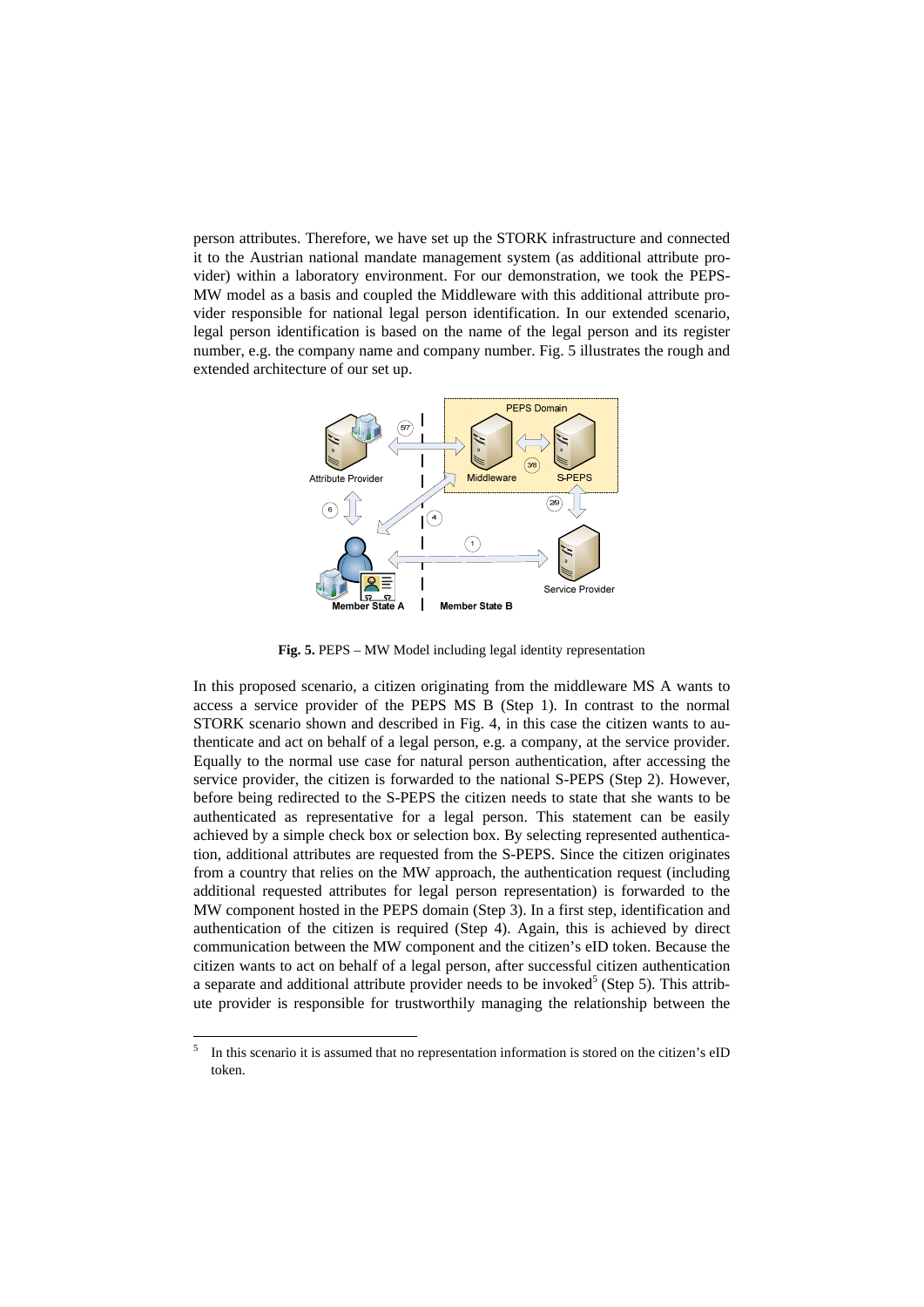citizen and the represented legal person (Step 6). Moreover, this attribute provider asserts the MW that the citizen is allowed to represent the desired legal person and transmits the corresponding legal persons' name and number (e.g. company name and company's commercial register number) as evidence (Step 7). This information combined with the citizen's identification data is assembled to an authentication token by the MW to be returned to the S-PEPS (Step 8). According to the normal authentication scenario, the identification and authentication data is transferred back to the requesting service provider (Step 9). In addition to the citizen's personal identification data the service provider receives information on the legal person the citizen wants and is allowed to represent within the online service.

Fig. 5 illustrated the cross-border identification and authentication of legal persons using STORK on an abstract level. Fig. 6 digs a little bit deeper into detail and shows all components involved in this scenario using the authentication example of an Austrian citizen representing a legal person. The basic concepts of the Austrian IdM system for legal persons have been introduced in Section 2.1. This section continues and explains the integration of the Austrian legal IdM system into the STORK framework.



**Fig. 6.** Cross-border authentication model of an Austrian citizen representing a legal person

Going back to the process flow step where the MW has successfully authenticated the citizen (representative) (Step  $4^6$ ), the MW starts the process to get an electronic mandate for representation. In a first step, the MW submits the representative's identification data to the SourcePIN Register acting as attribute provider (Step 5). This includes the representative's XML identification record (name, date of birth and unique national identification number) as well as the representative's signing certificate. The latter is necessary to identify professional representatives like lawyers, notaries or tax consultants representing a particular client. The Austrian IdM system for legal persons provides a particular Object Identifier (OID) in the qualified signature certificate of the citizen card to identify such kind of occupational groups.

<sup>6</sup> The numbers of the individual process flow steps are equal in both figures, Fig. 5 and Fig. 6.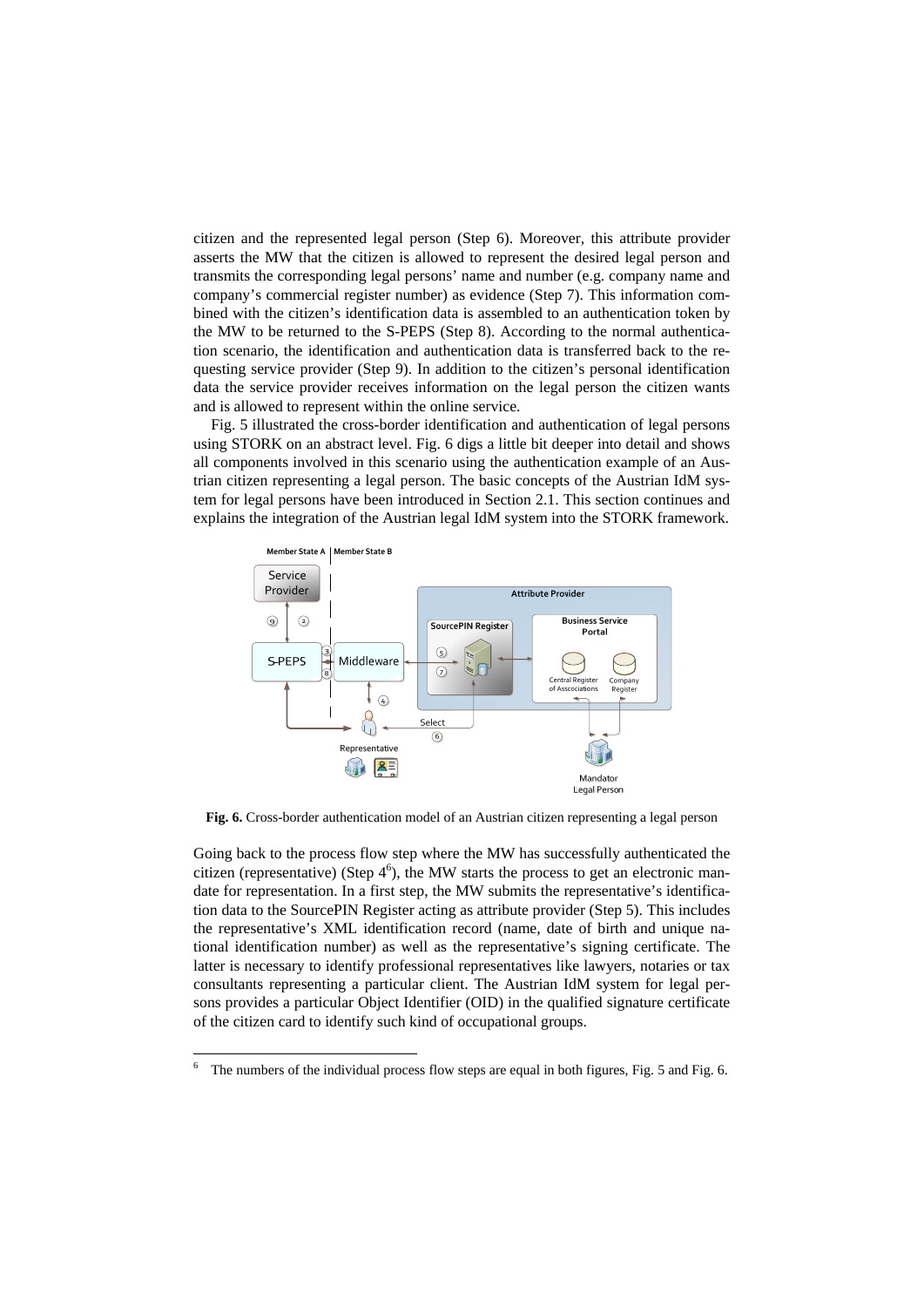The SourcePIN Register uses the representative's identification data to search for all available empowerment information in constitutive registers. This is achieved by querying the so-called Business Service Portal (BSP), which acts as a hub to underlying constitutive registers. Examples of constitutive registers are:

- The Company Register
- The Central Register of Associations
- The Supplementary Register (where e.g. public agencies are registered)

After having retrieved all available empowerment information, the representative is redirected by the MW to the web portal of the SourcePIN Register Authority where all available electronic mandates are presented for selection. The representative now can choose the legal person she wants to represent from a list (Step 6). In case of professional representatives an additional Graphical User Interface (GUI) mask is available where the empowerment data like name and register number of the legal person can be manually entered. This is legally regulated due to their affiliation to a particular occupation group.

Based on the data of the selected mandate the SourcePIN Register creates an XML representation of the mandate, electronically signs it and provides it to the MW (Step 7). The MW can now extract name and register number of the legal person from the XML mandate, create the according STORK attributes and provide them to the S-PEPS (Step 8) and subsequently the SP (Step 9).

The following figures illustrate the single steps of a cross-border authentication process when acting on behalf of a legal person. Fig. 7 illustrates the country selection page of the S-PEPS where the citizen can choose her home country. In addition, a checkbox is shown where the citizen can choose to act as a representative on behalf of a legal person.



**Fig. 7.** Country selection and commitment to act on behalf of a legal person

In a next step, the representative is redirected to the MW for authentication. This is shown in Fig. 8 where the representative accesses her eID by entering the signature PIN.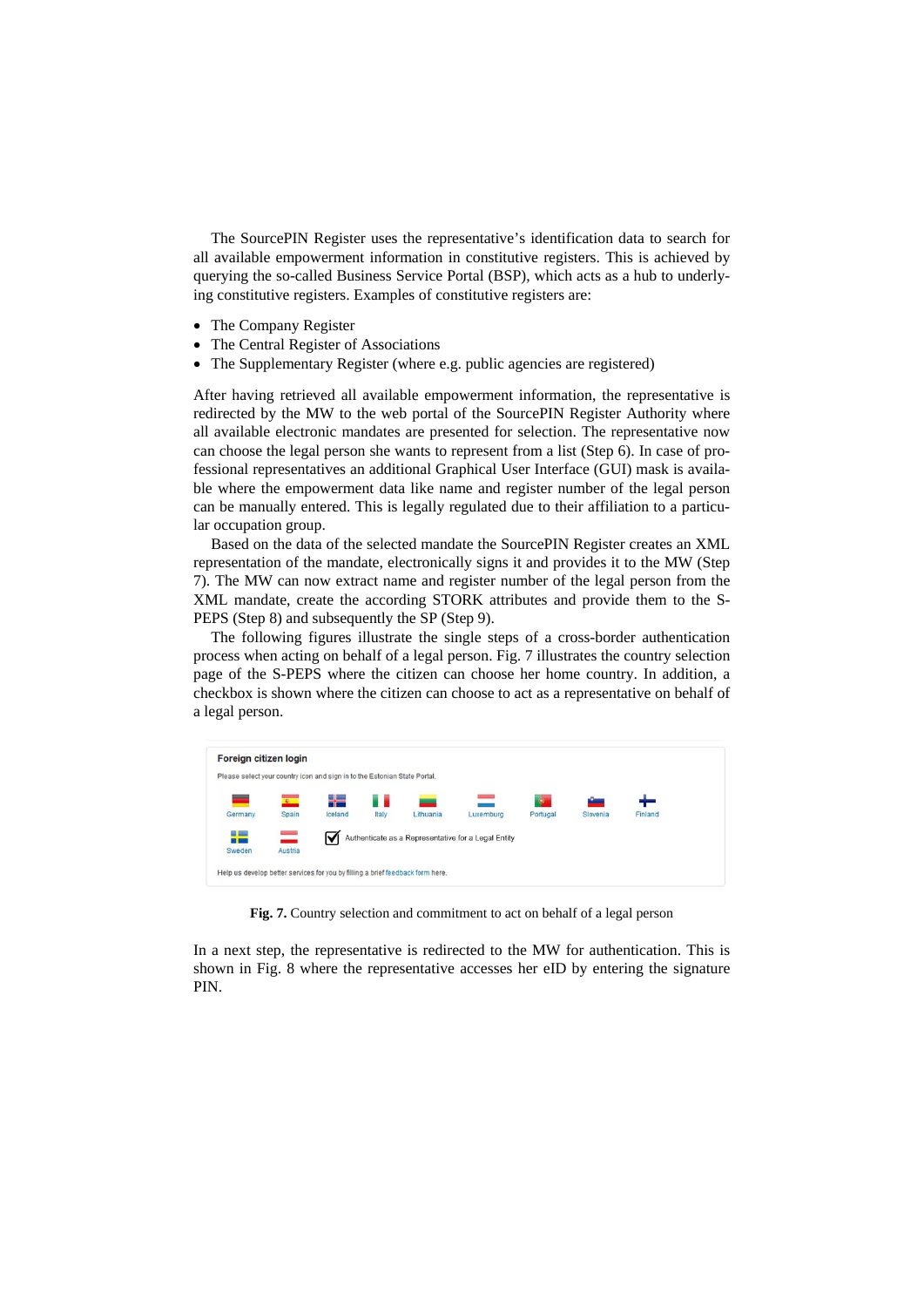

**Fig. 8.** Authentication dialog of the Middleware to access the representative's eID

After successful authentication, the representative is redirected to the Austrian SourcePIN register to select the legal person she wants to represent (see Fig. 9).



**Fig. 9.** Selection of the legal person to represent

After selection of the legal person the STORK Middleware forwards the authentication attributes to the S-PEPS, which forwards the data to the service provider. Now the representative can access the service on behalf of the legal person.

### **5 Conclusions and Open Issues**

The present paper has discussed an interoperability framework for the cross-border identification and authentication of legal persons or professional representatives. The proposed solution bases on the findings of the large scale pilot STORK and has been successfully tested within a simulated real life scenario. Nevertheless there exist a few open issues.